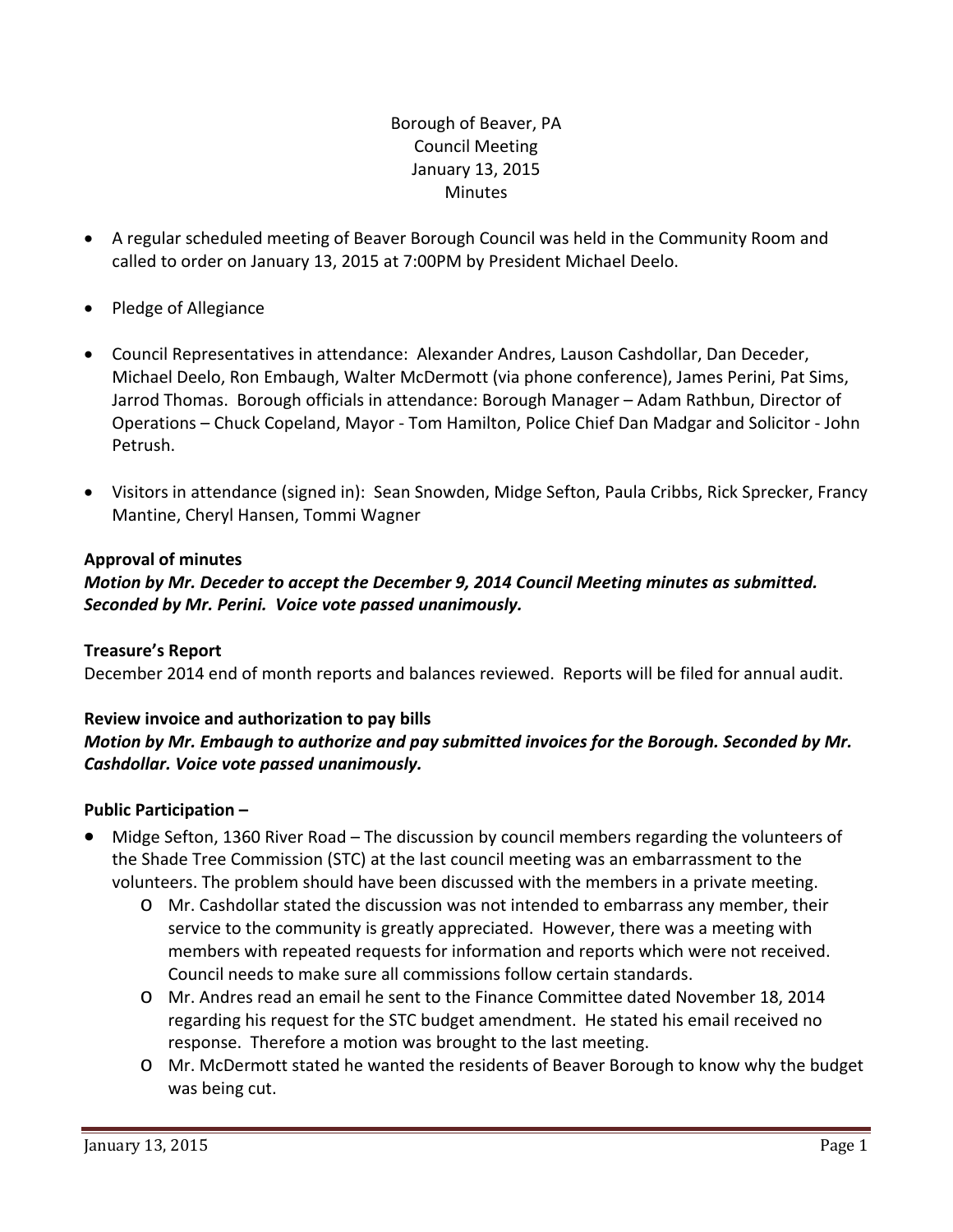- Paula Cribbs, 443 Third Street, Representing Girl Scouts Requested status of the banner request submitted.
	- o Mr. Deelo stated Dan Martone, Zoning Officer, would respond to her request.

# **Reports – Commissions**

**Council of Governments (COG) –** No report

**Business District Authority –** No report

**Civil Service Commission –** Reported by Midge Sefton December 31, 2014 end of year report enclosed in council packet

**Zoning Hearing Board –** No report

#### **Planning Commission –** Reported by Mr. Deelo

- November 17, 2014 meeting minutes and November 29, 2014 sub‐committee minutes enclosed in council packet
- Mr. Deelo stated Mr. Cashdollar attended the Vanport Zoning Hearing on December 29, 2014 to present Beaver Boroughs concerns of a new electronic sign at the corner of Third and Buffalo Street. The hearing was for a request of a variance since the proposed sign exceeds size limits of Vanport's zoning ordinance.
	- o The Vanport Zoning Hearing Board voted in favor of the variance
	- o Solicitor Petrush distributed a memo dated January 13, 2015 to members of Council titled New Sign at Beaver Cemetery explaining Beaver Borough would have little chance of success in challenging the decision by the Vanport Zoning Hearing Board.

**Tree Commission –** No report

**Code Enforcement Officer Report –** Reported by Richard Sprecker Monthly report enclosed in council packet

## **Historic Architectural Review Board (HARB) –** No report

## **Council Committee Reports**

**Public Safety –** Reported by Mr. Thomas

- Reviewed the December 22, 2014 meeting minutes enclosed in council packet
- Mr. Thomas asked Mr. Copeland if he has resolved the issue of the lack of lighting behind the borough building or crosswalks.
	- o Mr. Copeland will discuss during his report.

#### **Finance –** No report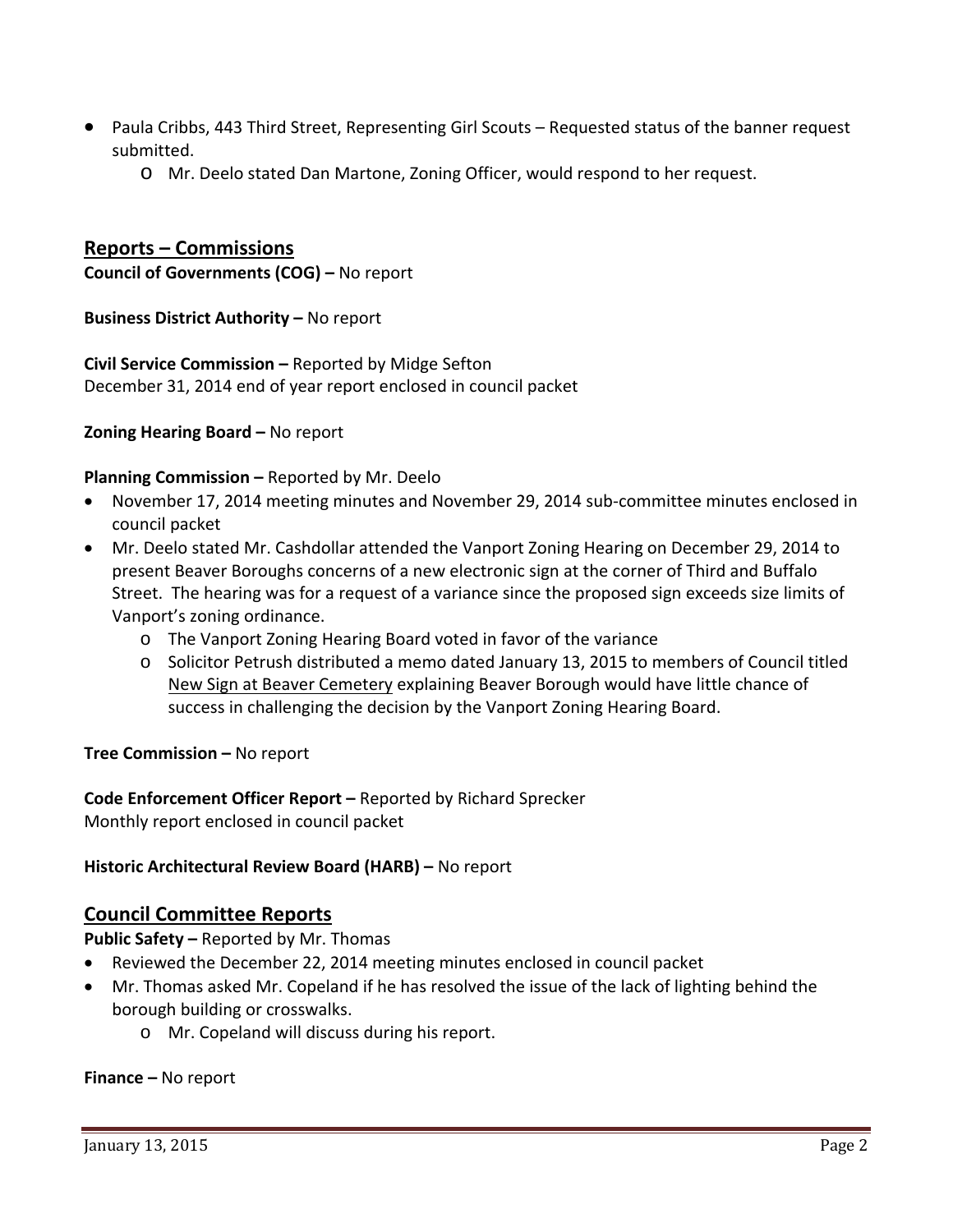## **Highway –** Reported by Mr. Cashdollar

Reviewed the January 8, 2015 meeting minutes distributed to council

## **General Government –** Reported by Mr. Andres

Reviewed the December 2014 meeting minutes enclosed in council packet

## **Code Enforcement –** Reported by Mr. Cashdollar

Reviewed the December 22, 2014 meeting minutes enclosed in council packet

# **Recreation –** Reported by Mr. Embaugh

- No meeting in January
- Mr. Thomas asked if a decision was made regarding the yearly summer carnival
	- o Mr. Embaugh stated Deshler's is not the preferred choice due to their contract restraints regarding local booths participating and the insurance restrictions. The committee intends to research a possible replacement as quickly as possible.
	- o Mr. Cashdollar stated several concerns:
		- Our existing insurance carrier does not offer insurance covering catastrophic injury for mechanical rides.
		- Need to protect the borough. We cannot afford to sponsor another carnival unless we have the proper insurance.
	- o Mr. Rathbun stated any possible replacement the committee contacts needs to have their insurance coverage reviewed by our insurance carrier.
	- o Mr. Deelo stated the carnival decision needs to be made by council due to the liability issue.

## **Water & Sewer –** Reported by Mr. Sims & Mr. Rathbun

- December 2014 meeting minutes enclosed in council packet
- Mr. Rathbun stated he and Charles Etta met with an insurance company which offers a program that works with the borough to provide coverage for the residents for water and sewer line breaks.
	- o Coverage is from the main to the house including the curb valve. Price is \$5.75 a month for water line insurance and \$7.75 a month for sewer line insurance.
	- o Insurance not only protects the resident but also takes financial burden off the borough.
	- o Last year the borough had numerous water line breaks due to the age of our infastructure.
	- o Mr. Rathbun will provide the license agreement to the Water & Sewer Committee at their next meeting. The committee will review and decide if they will make a motion at the next council meeting.

# **Reports**

**Manager's Report –** Reported by Mr. Rathbun

- Reviewed the December 2014 report enclosed in council packet
- The Beaver Volunteer Fire Department surplus truck was properly advertised for sale; no bids were received.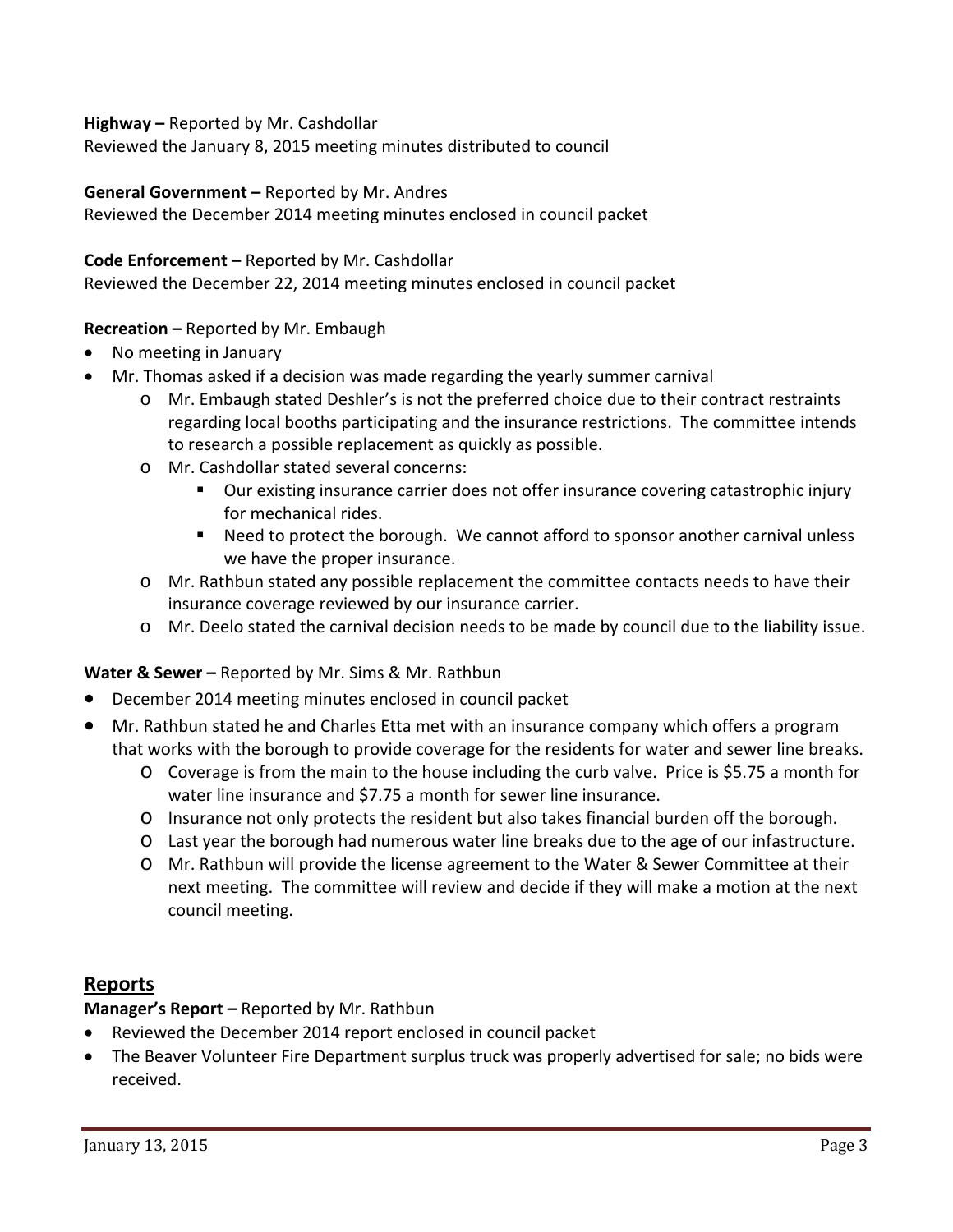# o *Motion by Mr. Cashdollar for Beaver Borough Council to authorize the Borough Manager to sell the Beaver Volunteer Fire Departments Surplus Truck. Seconded by Mr. Perini. Voice vote passed*

# **Director of Operations Report –** Reported by Mr. Copeland

- Reviewed the January 13, 2015 report enclosed in council packet
- Lighting on Third Street Researching the possibility of attaching lights on the polls when the crosswalk signal is in operation. May also put lights on the crosswalk of Third Street and Wayne Street. The lights will reach the middle of the street.
- Borough workers can put additional lighting behind the borough building
- Maintenance requests from the Fire Department is in progress.

## **President's Report –** No report

## **Mayor Hamilton –** No report

## **Police Chief Madgar –**

Officer Bo Blinn slipped on the inside back steps. He will need physical therapy for four weeks.

■ Mr. Copeland was asked to have the outside step that is loose fixed and to have new non-slip tape put on the inside and outside steps.

## **Fire Department –** Reported by Mr. Perini

Reviewed the December 2014 report enclosed in council packet

Numerous list of repair items are still waiting for the work to be completed

## **Emergency Management Coordinator –** No report

**Engineer –** December 2014 monthly report enclosed in council packet

## **Solicitor Petrush –**

- Researched and provided an opinion letter to the Borough Engineer regarding the new roof project and the Prevailing Wage Act.
- Handout regarding Hovanec Reimbursement Claim enclosed in council packet
	- o *Motion by Mr. Cashdollar that the Borough of Beaver authorize the reimbursement of medical expenses of retired Borough Chief Hovanec for 2014 in the amount of \$11,805.57. Seconded by Mr. Andres. Voice vote passed unanimously.*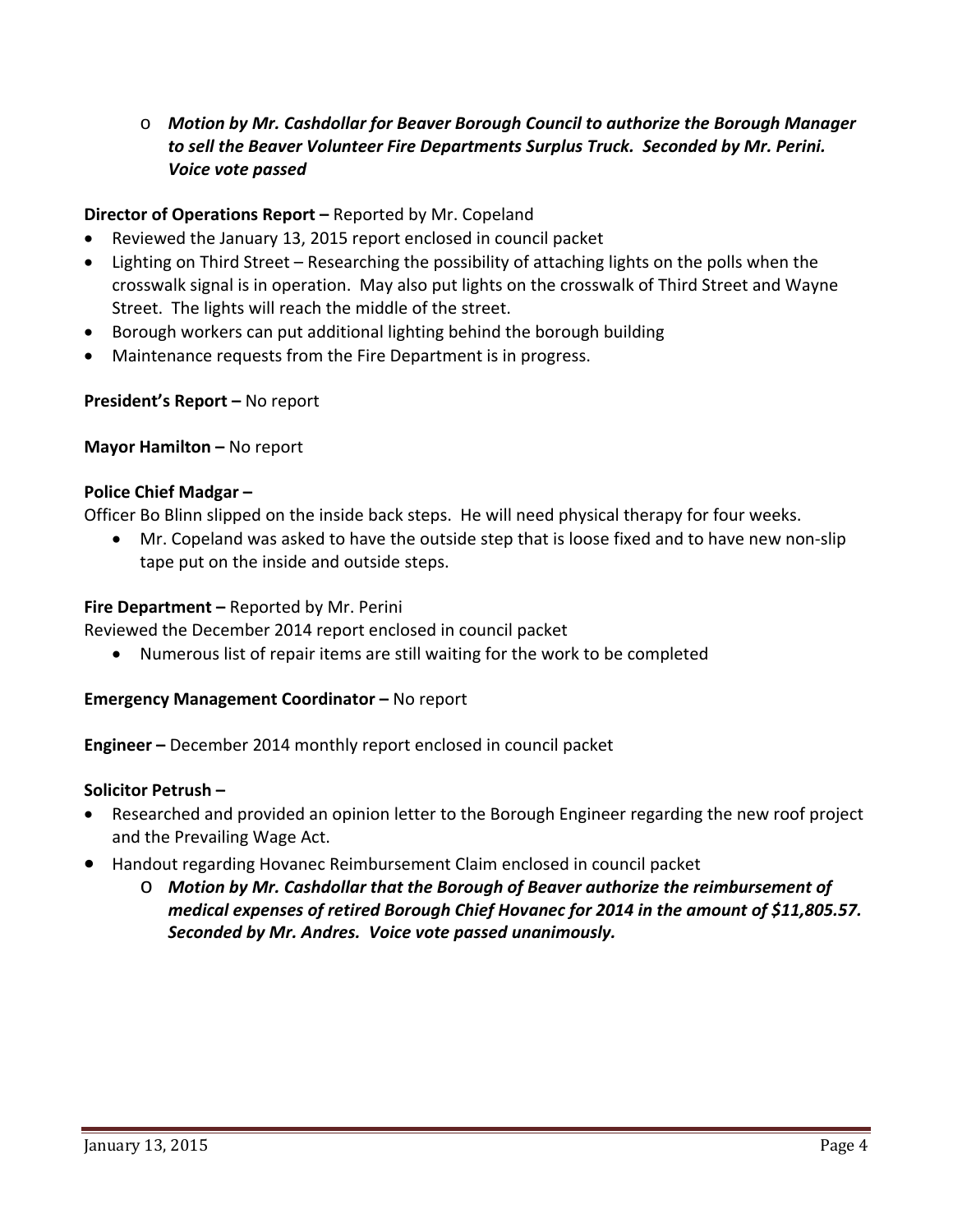# **Old Business**

**Motion – Increasing tree maintenance and Tree Commission budget line items by a total of \$8,000** *Motion by Mr. Cashdollar that the Borough Manager be and is directed and empowered to increase two budget line items relating to trees and hillside maintenance (454.251 and 454.252) by a total of* \$8,000.00 and that he allot that \$8,000 increase among those line items as he deems fit. Source of *funding will be an \$8,000 transfer from line item 401.720 (Contingency). Seconded by Mr.*  $McDermott.$ 

- Mr. Thomas stated the budget should not have been changed from \$27,000. If the current members are not providing the necessary information then the commission may need to be restructured.
- Mr. Cashdollar and Mr. McDermott stated past discussions stated if the STC were in compliance the necessary funds would be available and moved back in the budget line item.
- Mr. Perini asked if the requested documents were received this month. Mr. Rathbun stated they were not received.
- Mr. Embaugh stated the STC has enough funds to cover the Tree City USA requirements
- Mr. Andres stated \$8,000, must have been a compromise.

Roll call vote: Mr. Embaugh – No, Mr. Perini – Yes, Mr. Sims – Yes, Mr. Cashdollar – Yes, Mr. Deceder - Yes, Mr. Thomas - No, Mr. Andres - Yes, Mr. Deelo - Yes. Motion passed on the indicated roll call *vote, 7‐2.*

# **New Business**

**Motion – Approving and enacting the attached Ordinance amending Chapter 18 of the Code of Ordinances relating to adding a new provision setting the minimum fee and usage rate per calendar quarter for Sanitary Sewer Rental Services**

*Motion by Mr. Cashdollar that the attached Ordinance setting the minimum fee and usage rate per calendar quarter for Beaver's Sanitary Sewer Rental Services be and is approved and enacted and that the Borough Manager obtain the full execution thereof. Seconded by Mr. Sims. Voice vote passed unanimously.*

**Motion – Approving and enacting the attached Ordinance amending Chapter 26 of the Code of Ordinances relating to adding a new provision setting base fee and usage rater per calendar quarter for water supply service**

*Motion by Mr. Cashdollar that the attached Ordinance setting the base fee and usage rate per calendar quarter for Beaver's water supply services be and is hereby approved and enacted and that the Borough Manager obtain the full execution thereof. Seconded by Mr. Sims. Voice vote passed unanimously.* 

**Motion – Directing the Solicitor to advertise the attached draft ordinance amending Beaver Borough's IPMC Code – Appointing Code Enforcement Committee as Board of Appeals** *Motion by Mr. Cashdollar that the Borough Solicitor be and is authorized and directed to advertise the attached Draft Ordinance amending Chapter 4 of Beaver Borough's Code of Ordinances – relating*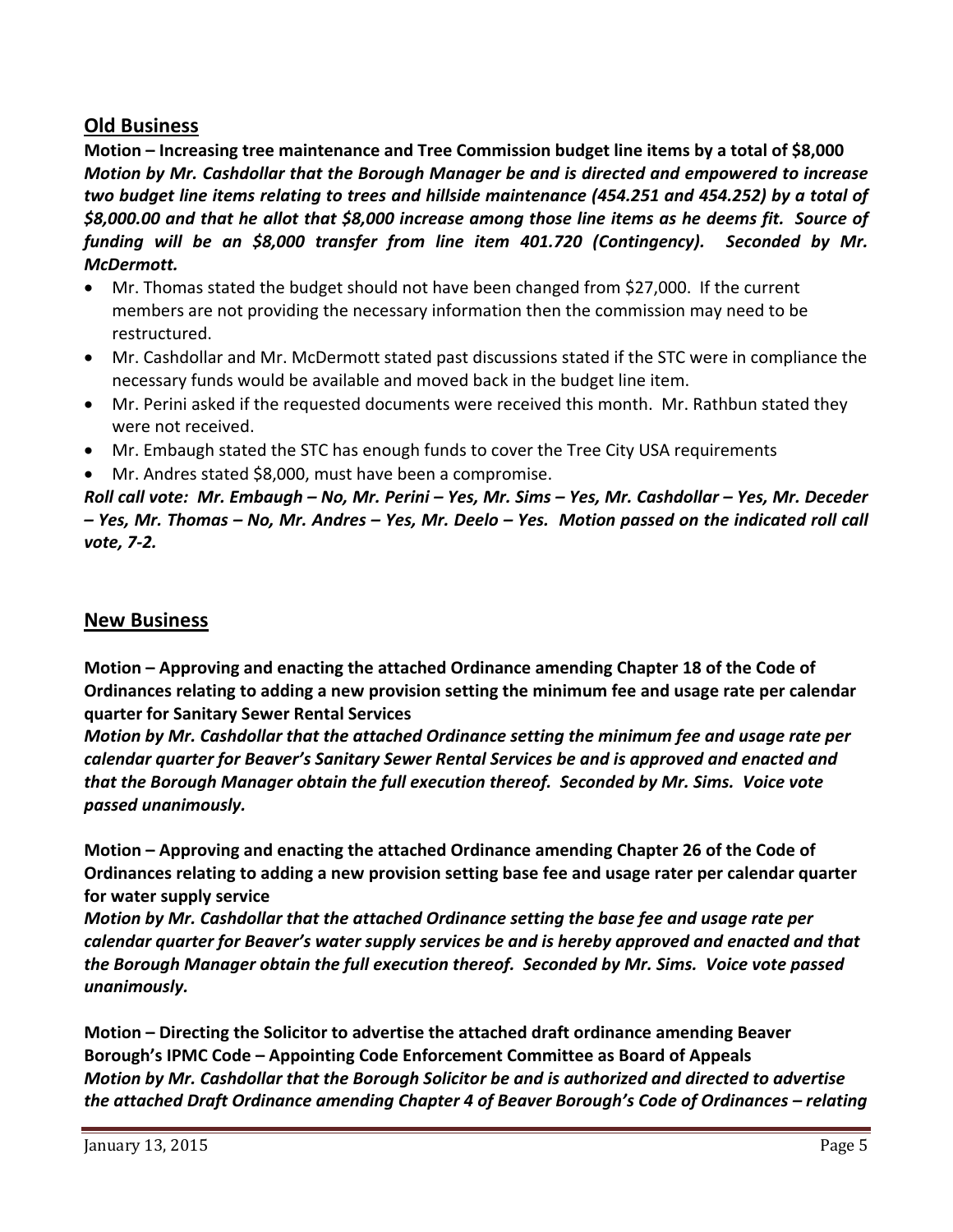*to property maintenance – for consideration at the February 2015 regular meeting of Beaver Borough Council. Seconded by Mr. Embaugh. Voice vote passed unanimously.* 

**Motion – Accepting and approving the recommendations in the attached Planning Commission document and directing the Solicitor to draft amendment language for each of the 4 recommendations**

*Motion by Mr. Cashdollar that Borough Council hereby accepts and approves the attached four recommendations of the Beaver Borough Planning Commissions and directs the Borough Solicitor to draft the language of the four suggested amendments to the Borough's Zoning Ordinance for submission to Council and the Planning Commission for further review. Seconded by Mr. Perini. Voice vote passed unanimously.* 

# **Motion – Police vehicles purchase**

*Motion by Mr. Thomas that the Borough of Beaver direct our Borough Manager to make arrangements to purchase or lease two new 2015 Ford Explorer police vehicles in 2015. Furthermore,* I move to direct the Borough Manager and Police Chief to sell 2 vehicles: 1 Dodge Charger and 1 of the 2 Crown Victorias. One Crown Victoria is to be used for the School Resource Officer position and *public event duties. Seconded by Mr. McDermott.* 

- After discussion of council the following amendment was made
	- o **Motion – Amendment to the Police vehicles purchase motion**
		- *Motion by Mr. Perini that the Borough of Beaver direct our Borough Manager to make arrangements to purchase or lease two new polices vehicles and to advertise to sell three cars. Seconded by Mr. Cashdollar. Roll call vote: Mr. Embaugh – Yes, Mr. Perini – Yes, Mr. Sims – No, Mr. Cashdollar – Yes, Mr. Deceder – Yes, Mr. Thomas – No, Mr. Andres – No, Mr. McDermott – No, Mr. Deelo – No. Amendment failed on the indicated roll call vote, 4‐5.*
- Original motion "Police vehicles purchase": *Voice vote passed unanimously.*

## **Motion – Purchase of a truck for the Highway Department**

*Motion by Mr. Cashdollar that the Beaver Borough Council approve the purchase or lease of a 2015* Ford Super Duty F-250 4WD diesel truck in the amount of \$34,002.00. Pricing summary attached. *Seconded by Mr. McDermott. Voice vote passed unanimously.* 

# **Motion – Bright Arrow Alert System**

*Motion by Mr. Thomas/Public Safety Committee that Beaver Borough Council direct our Borough Manager to move forward with the purchase of the Bright Arrow Safety Alert Program (details attached) immediately. Seconded by Mr. Cashdollar. Voice vote passed unanimously.* 

**Motion – Beaver Area Heritage Foundation (BAHF) Concert in the Park funding** Motion by Mr. Andres that Council approve BAHF's request for \$3,000 to help fund the Concert in the *park scheduled for July 2015. Seconded by Mr. Embaugh. Voice vote passed unanimously.*